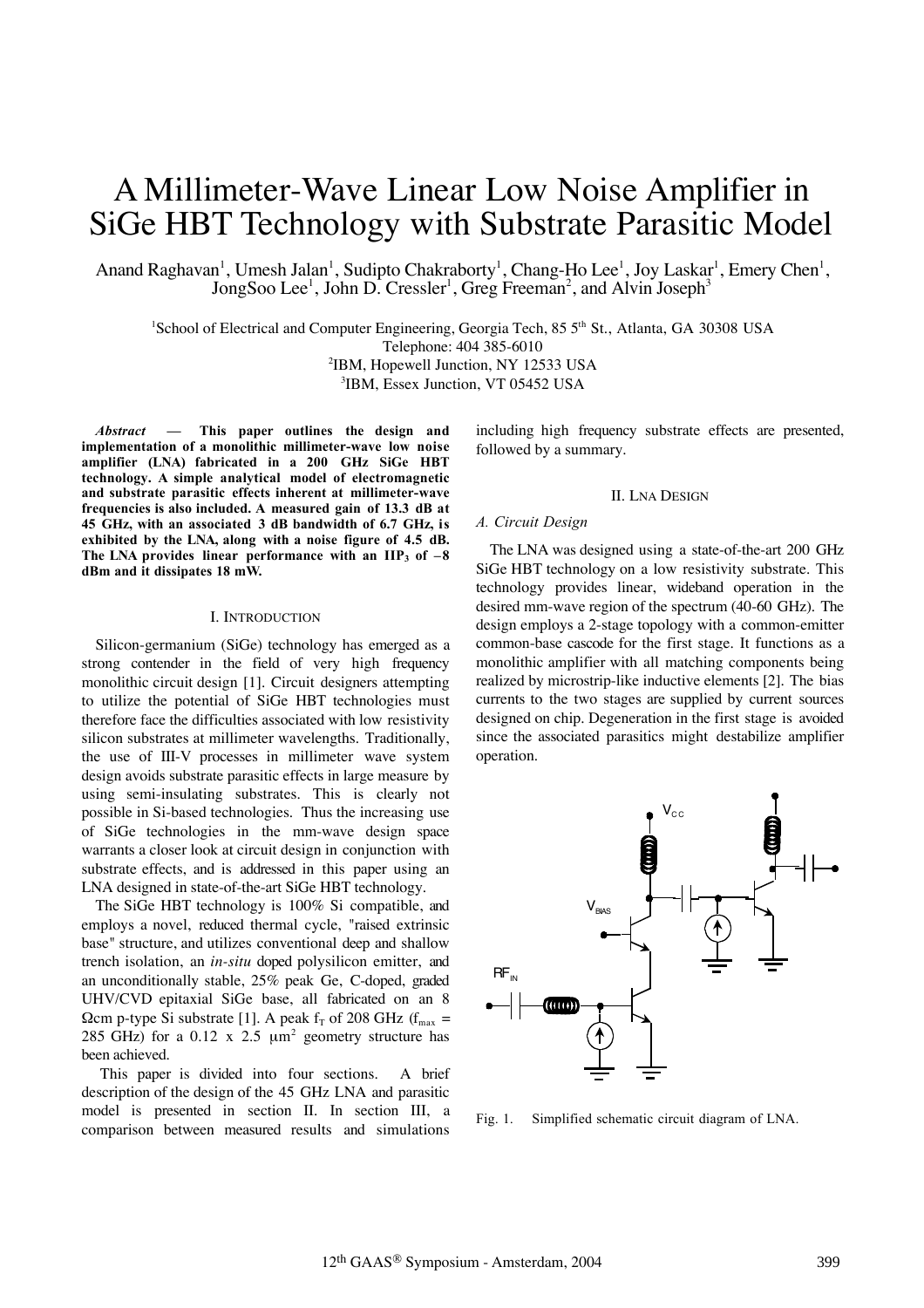Fig. 1 shows a simplified schematic of the LNA, illustrating its topology. For clarity, distributed parasitic models and substrate impedances are not shown in this view. Such a configuration is chosen to provide optimum gain, along with linear unilateral operation.

# *B. Parasitic Model*

Electromagnetic coupling between circuit components on chip is in most cases undesirable and difficult to predict. The methods used here may be employed to analytically determine performance and relieve the designer of the need to conceive of and design separate test structures [3]-[5] to measure and isolate these effects prior to actual circuit design. A major source of deviations from simulated behavior is the coupling to the substrate associated with device collector-to-substrate junctions and the accompanying coupling between devices through a low resistivity substrate. As an example, a collector-substrate junction in a SiGe HBT presents a strong possibility of feedback between the transistor output and input. This effect is remarkably enhanced in magnitude at mm-wave frequencies and thus problematic despite the usage of numerous substrate contacts [2].

An important consideration in the modeling of electromagnetic effects in the mm-wave regime is to approximate interconnects by distributed transmission line equivalents. When present in the load or degenerative circuitry of amplifiers, these may cause severe shifts in frequency of operation, reduction in gain, and potential instability. A simple but adequate distributed transmission line model using analytical expressions [6]-[8] is employed to represent the microstrip-like interconnects on chip. The equivalent models resulting from these had inductances and capacitances of the order of 10-30 pH and 10-20 fF respectively. At 50 GHz, passive elements of even such small magnitudes can alter circuit operation significantly.

Since the Si substrate is low resistivity (8-10  $\Omega$ cm), coupling between various nodes in the circuit is clearly possible. With an eye towards robustness, the entire substrate underlying the device components was represented as a mesh of resistors. The grid resistances were each of the order of 100  $\Omega$ . A minimum grid dimension of 60 µm was used in the mesh model. The length of the inductors used in the layout being comparable to the dimensions of the die, the parasitic capacitances to the device base-junction from either end was estimated to be significantly different from the other.

In the proximity of the substrate cutoff frequency given by



Fig. 2. An example of substrate induced feedback as incorporated in the LNA design.

$$
\omega_c = \frac{2\pi}{\rho_{sub} \varepsilon_{sub}} \tag{1}
$$

apart from resistances, capacitive effects must also be considered. Capacitances estimated were of the order of a few hundreds of fF. A typical example is shown in Fig. 2.

# III. RESULTS

 Measured gain of the LNA is shown in Fig. 3 along with the simulation results in the presence and absence of our high-frequency coupling models. A large migration in the frequency response as a result of feedback and alteration of matching conditions due to the presence of substrate and electromagnetic effects can be clearly observed.



Fig. 3. Measured and simulated  $S_{21}$  of LNA.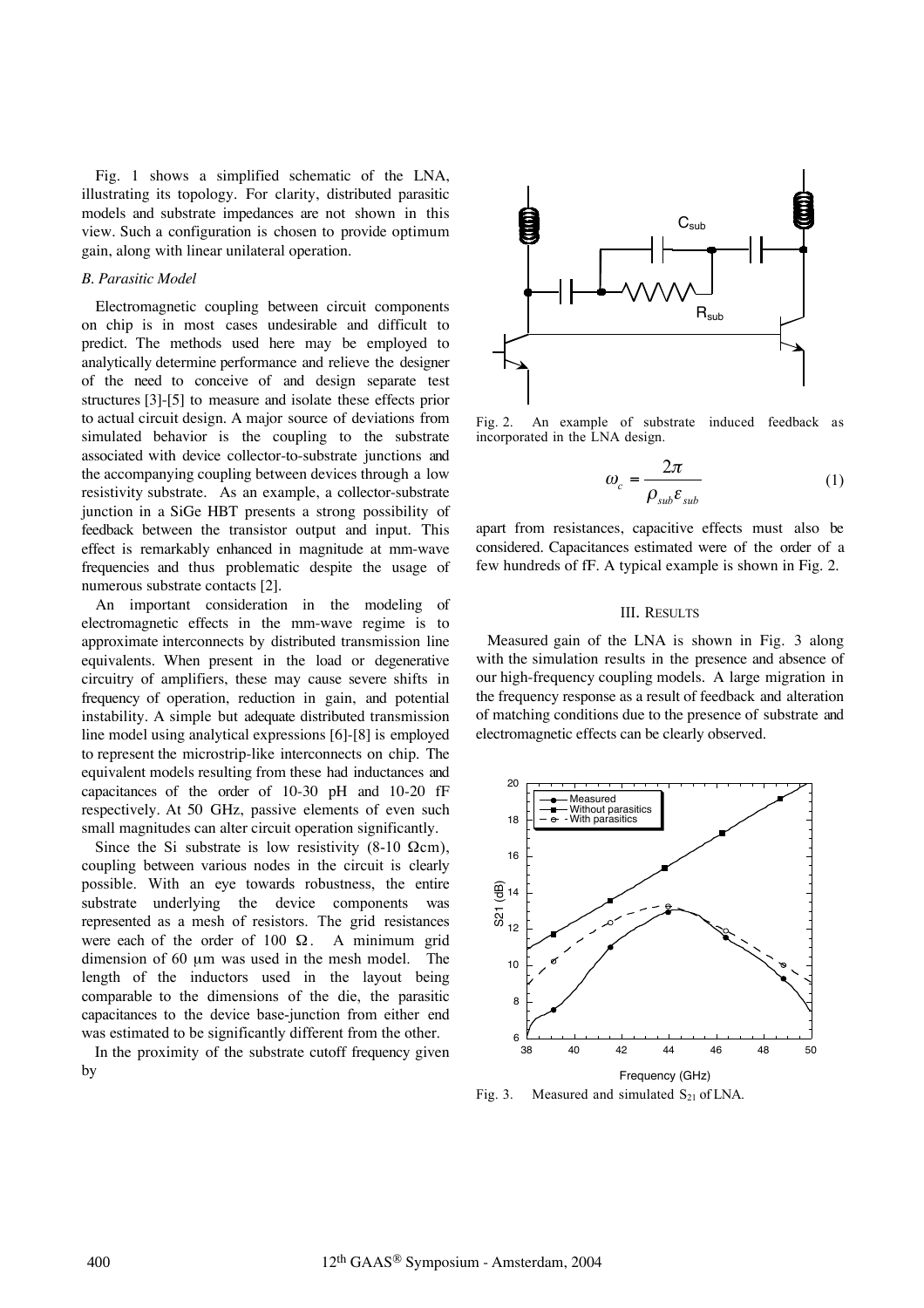Fig. 4 shows the return loss at either port of the LNA and compares measured results with simulations. Simulation curves for both the presence and absence of parasitic models are included in the graph. Parasitics have a deleterious effect on broadband noise, accounting for about 0.5 dB increase in noise figure. This is recorded in Fig. 5. Linearity measurements performed on the amplifier revealed a 1dB compression point of –17.5 dBm as shown in Fig. 6. The associated  $\text{HP}_3$  of the LNA is  $-8$  dBm. The circuit operates from a supply voltage of 1.9V and consumes 9.5 mA current.



Fig. 4. Measured and simulated (with and without parasitics) return losses at the ports of the LNA.



Fig. 5. Broadband noise of the LNA.

 A die photograph of the LNA is shown in Fig. 7. The die occupies  $625 \mu m \times 480 \mu m$ .



Fig. 6. 1-dB compression point of the LNA.



Fig. 7. Microphotograph of the LNA.

## IV. CONCLUSION

The design and measurement of a 45 GHz monolithic linear LNA in 200 GHz SiGe HBT technology has been presented. A simple, yet adequate model of substrate coupling and distributed effects in the design of monolithic millimeter wave circuits on low resistivity substrates has been demonstrated. Correlation between the measured results and simulations based on parasitic effects serves as